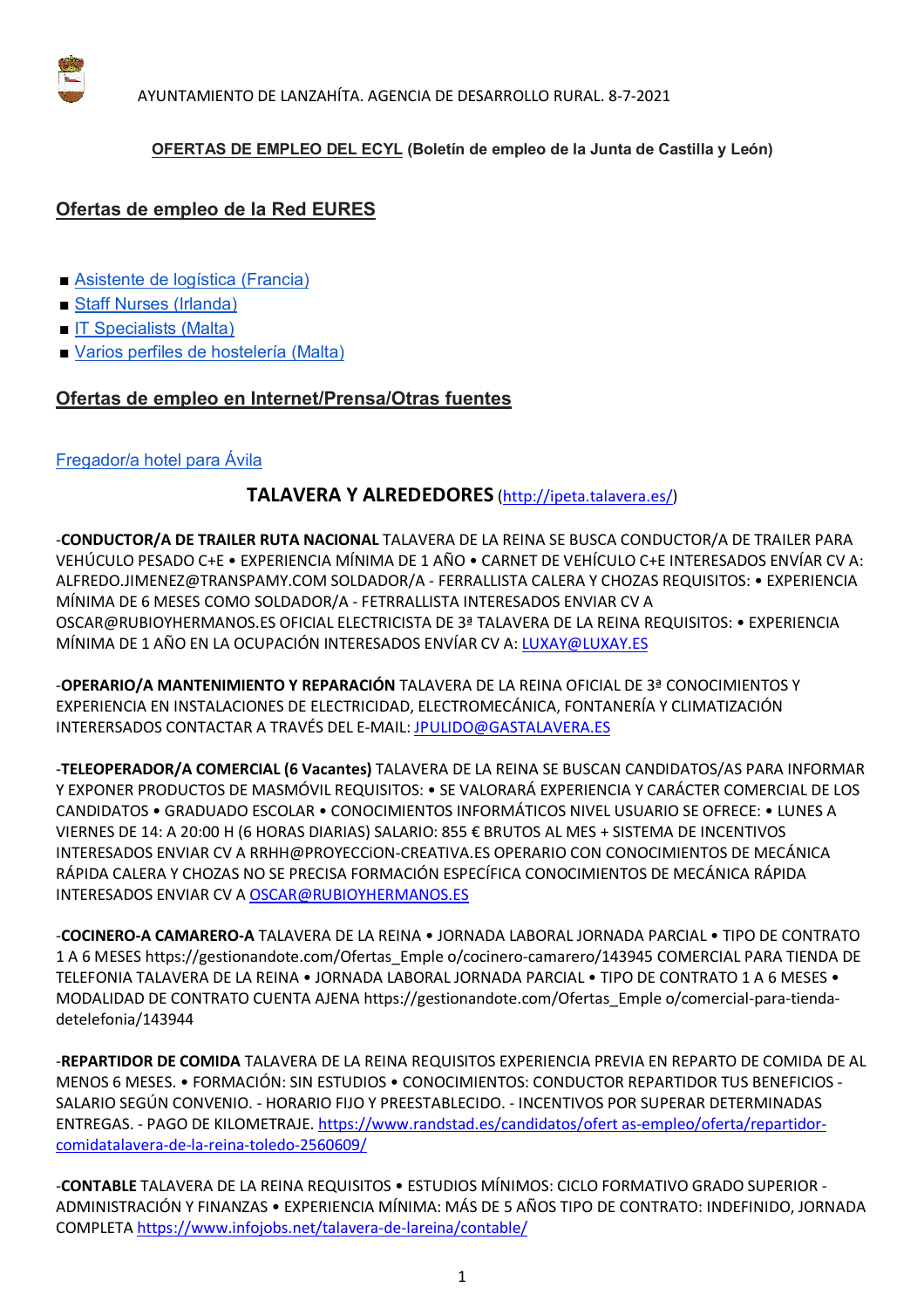

- **FERRALLA PARA ELABORACIÓN EN TALLER** TALAVERA DE LA REINA EXPERIENCIA DE 1 AÑOS EN ELABORACIÓN DE FERRALLA CON MAQUINARIA AUTOMÁTICA EN TALLER, INTERPRETACIÓN DE PLANOS O DESPIECE, DOBLADO, CORTE Y SOLDADURA DE FERRALLA PARA LA CONSTRUCCIÓN. SALARIO: 1.500€ - 1.800€ BRUTO/MES https://www.infojobs.net/talavera-de-lareina/ferralla-para-elaboracion-taller/

-**MOZO/A DE ALMACÉN** TALAVERA DE LA REINA • EXPERIENCIA MÍNIMA: AL MENOS 1 AÑO • REQUISITOS MÍNIMOS - INDISPENSABLE CARNET DE CARRETILLERO - EXPERIENCIA (EN PUESTO Y/O SECTOR Y/O FUNCIONES) CONTRATO DE DURACIÓN DETERMINADA - HORARIO A JORNADA COMPLETA, TURNO PARTIDO MAÑANA Y TARDE - SALARIO 8,04 EUROS/BRUTO LA HORA https://www.infojobs.net/talavera-de-lareina/mozo-almacen/

-**RECEPCIÓN/HIGIENI STA CLÍNICA DENTAL 20H** SUST TALAVERA DE LA REINA REQUISITOS MÍNIMOS • ESTUDIOS MÍNIMOS: FORMACIÓN PROFESIONAL DE GRADO MEDIO EXPERIENCIA MÍNIMA: AL MENOS 1 AÑO EN CLÍNICA DENTAL (REQUISITO IMPRESCINDIBLE) • IMPRESCINDIBLE: RESIDENCIA EN EL PUESTO VACANTE• DISPONIBILIDAD PARA TRABAJAR EN TURNO TANTO DE MAÑANA COMO DE TARDE 20 HORAS SEMANALES PARA CUBRIR UNA SUSTITUCIÓN DEL 07/07/21 AL 09/09/21. • CONOCIMIENTOS VALORABLES: GESDEN, HIGIENISTA DENTAL . https://www.infojobs.net/talavera/recepci on-higienista-clinica-dental-20h-susttalavera-la-reina-toledo/

-**PERSONAL AUXILIAR DE LIMPIEZA (DISCAPACIDAD)** TALAVERA DE LA REINA LIMPIEZA DE SERVICIOS COMUNES DE LA INSTALACIÓN DE LA EMPRESA, OFICINAS, COMEDORES, BAÑOS Y VESTÍBULOS. IMPRESCINDIBLE POSEER CERTIFICADO DE DISCAPACIDAD. - CURSO DE PREVENCIÓN DE RIESGOS LABORALES CORRESPONDIENTE AL PUESTO DE TRABAJO. - NECESARIA MÍNIMO 2 AÑOS DE EXPERIENCIA COMO PERSONAL DE LIMPIEZA. - CARNÉ DE CONDUCIR B Y VEHÍCULO PROPIO https://es.indeed.com/

**-MOZO/A DE ALMACÉN** TALAVERA DE LA REINA INDISPENSABLE CARNET DE CARRETILLERO EXPERIENCIA (EN PUESTO Y/O SECTOR Y/O FUNCIONES) DISPONIBILIDAD INMEDIATA https://es.indeed.com/

-**PERSONAL DE FONTANERIA E IMPERMEABILIZACION** TALAVERA DE LA REINA SE SOLICITA PERSONAL EN CONOCIMIENTOS DE FONTANERIA E IMPERMEABILIZACION. IMPORTANTE CARNET DE CONDUCIR. https://es.indeed.com/

**-REPARTO DE PUBLICIDAD.** TALAVERA DE LA REINA EMPRESA DE ESPECTÁCULOS BUSCA PERSONAL PARA REPARTO DE PUBLICIDAD. EL HORARIO DE TRABAJO SERÍA MATINAL. INTERESADOS LLAMAR POR TELÉFONO DE 1: 00 A 2 DE LA TARDE. Luis 629826613 https://www.milanuncios.com/publicidad/reparto-de-publicidad-406354388.htm

-**CAMARER@ CON EXPERIENCIA** TALAVERA DE LA REINA SE NECESITA CAMARER@ CON EXPERIENCIA PARA BAR-CAFETERIA EN TALAVERA DE LA REINA. INTERESADOS DEJAR CV. https://www.milanuncios.com/cocinerosycamareros/camarer-con-experiencia406354868.htm

-**SOLADOR ALICATADOR** TALAVERA DE LA REINA BUSCO SOLADOR ALICATADOR O ALBANIL QUE SEPA PONER LADRILLOS CON EXPERIENCIA, DE LA ZONA DE TALAVERA DE LA REINA PARA EMPLEARLO EN EMPRESA CON EXPERIENCIA DEMOSTRABLE. Emilio 643312238 https://www.milanuncios.com/construccio n/solador-aligatador-392539846.htm

-**FINCA DE VACAS DE LECHE** TALAVERA LA NUEVA SE BUSCA TRABAJADOR PARA GRANJA DE VACAS DE LECHE, EXPERIENCIA EN MANEJO DE TRACTOR, David 661639294 https://www.milanuncios.com/otrasempleo/finca-devacas-de-leche406436852.htm

-**MECÁNICO DE COCHES** NAVALCARNERO MECÁNICO DE COCHES OFICIAL DE PRIMERA. PERMISO DE CONDUCIR. CONTRATO INICIAL 3 MESES. SALARIO A CONVENIR. JORNADA COMPLETA https://www.sistemanacionalempleo.es/O fertaDifusionWEB/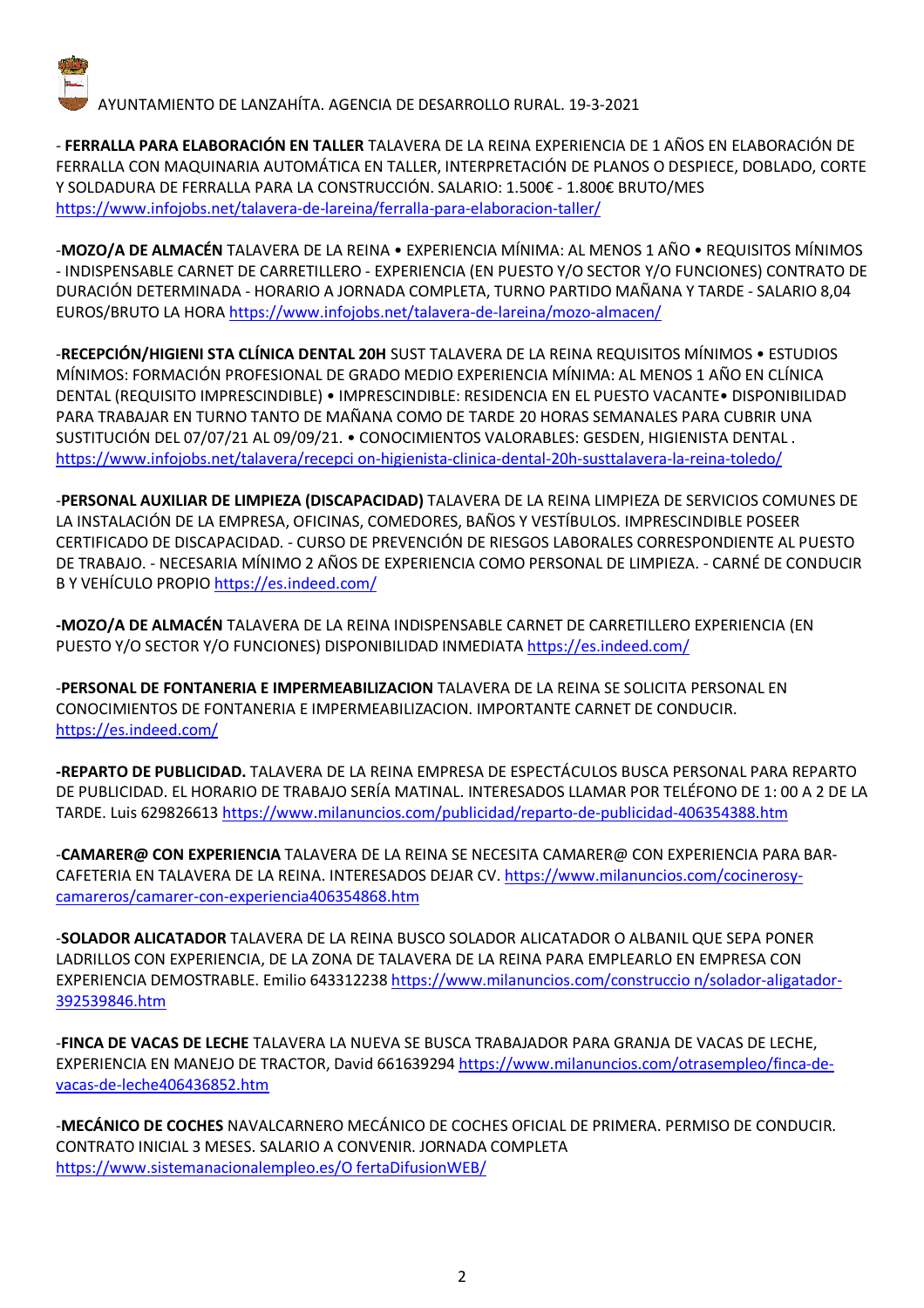

-**GESTOR/A ADMINISTRATIVO.** ALCORCON PUESTO PARA UN/A GESTOR/TÉCNICO ADMINISTRATIVO EN GESTORÍA DE ALCORCÓN, CON CONOCIMIENTOS DE OEGAM Y SEGUROS. PUESTO A TIEMPO PARCIAL 4 HORAS DÍA. CONTRATO INDEFINIDO. https://www.sistemanacionalempleo.es/O fertaDifusionWEB/

-**REPARTIDOR/A CARNET C** TALAVERA DE LA REINA REQUISITOS: EXPERIENCIA MÍNIMA: AL MENOS 2 AÑOS IMPRESCINDIBLE POSEER CARNET TIPO C • DURACIÓN DEL CONTRATO: DETERMINADA • SALARIO: 900€ - 1.200€ BRUTO/MES https://www.infojobs.net/talavera-de-lareina/repartidor-carnet-c/

-**DEPENDIENTE/A TEDI** TALAVERA DE LA REINA REQUISITOS • ESTUDIOS MÍNIMOS: FORMACIÓN PROFESIONAL GRADO MEDIO - COMERCIO Y MARKETING • EXPERIENCIA MÍNIMA: AL MENOS 4 AÑOS OFRECE TIPO DE CONTRATO: DE DURACIÓN DETERMINADA JORNADA PARCIAL: 20 HORAS https://www.infojobs.net/talavera-delareina/dependiente-20h/

**-TELEOPERADOR/A ATENCIÓN AL CLIENTE CON ITALIANO ALTO** TALAVERA DE LA REINA OFRECEMOS: - CURSO DE FORMACIÓN PREVIA A LA CONTRATACIÓN DE 1-2 DÍAS. - JORNADA PARCIAL DE 35 HORAS SEMANALES - FRANJA HORARIA DE 7:00 A 22:00 DE LUNES A DOMINGO - SALARIO 1233,97 € BRUTOS MENSUALES. - POSIBILIDAD DE DESARROLLO Y CRECIMIENTO LABORAL. https://www.infojobs.net/talavera-de-lareina/teleoperador-atencion-alclientecon-italiano-alto/

-**TELEOPERADOR/A ATENCIÓN AL CLIENTE CON FRANCÉS ALTO** TALAVERA DE LA REINA OFRECEMOS: - CURSO DE FORMACIÓN PREVIA A LA CONTRATACIÓN DE 1-2 DÍAS. - JORNADA PARCIAL DE 35 HORAS SEMANALES - FRANJA HORARIA DE 7:00 A 22:00 DE LUNES A DOMINGO - SALARIO 1233,97 € BRUTOS MENSUALES. - POSIBILIDAD DE DESARROLLO Y CRECIMIENTO LABORAL. https://www.infojobs.net/talavera-de-lareina/teleoperador-atencion-alclientecon-frances-alto/

-**TRÁFICO/OPERACIONES** TALAVERA SE NECESITA PERSONA PARA LLEVAR EL CONTROL DE UNA EMPRESA DE TRANSPORTE A NIVEL NACIONAL, SUS FUNCIONES SERÁN COORDINAR GRUPO DE TRABAJO EN TALAVERA DE LA REINA, LLEVAR CONTROL DE RUTAS NACIONALES, CONTROLAR LA FLOTA DE VEHÍCULOS, SUPERVISAR CLIENTES A NIVEL NACIONAL, ETC. DISPONIBILIDAD PARA VIAJAR, TRABAJO DE LUNES A SÁBADO. MÍNIMO DE EXPERIENCIA DE 3 AÑOS EN PUESTO SIMILAR, ALTA EN SEGURIDAD SOCIAL Y SUELDO LÍDER EN EL SECTOR. MANDAR CV A: Gerencia@domicilioexpress.es https://www.milanuncios.com/transportist as/jefe-de-traficooperaciones406325649.htm

-**PROFESOR** TALAVERA EMPRESA DE TALAVERA DE LA REINA, PRECISA PROFESOR PARA CENTRO DE FORMACIÓN, QUE SE ENCARGUE DE DOCENCIA, GESTIÓN Y ADMINISTRACIÓN DE CURSOS. TITULACIÓN: GRADO O SIMILAR. EXPERIENCIA MÍNIMA 3 AÑOS EN TRABAJOS RELACIONADOS, NO ES NECESARIA EXPERIENICA EN EL MISMO PUESTO. FUNCIONES: GESTIÓN DE ALUMNOS, USO DE PLATAFORMAS DE GESTIÓN, GESTIONAR MOODLE, MANEJO DE REDES SOCIALES, NIVEL OFIMÁTICA MEDIO, CONTACTO CON ALUMNOS, ASISTENCIA A DIRECCIÓN. https://www.fedetointranet.net/formacion /bolsadetrabajo/ofertas.html OFERTA Nº 88

-**ASISTENTA A DOMICILIO** TALAVERA LIMPIEZA DE CASA Y LAVADO DE MASCOTAS INSCRIBIRSE https://www.domestiko.com/bolsatrabajo/empleo/79654/asistenta-adomicilio/

-**REPARTIDOR DE MERCANCIAS** TALAVERA EMPRESA DE TALAVERA DE LA REINA, PRECISA REPARTIDOR DE MERCANCÍA. CON CARNÉ DE CONDUCIR. CARNÉ DE ADR Y CARNÉ DE MANIPULADOR DE FITOSANITARIOS. FUNCIONES: REALIZAR REPARTOS, RECEPCIÓN DE MERCANCÍA, COLOCACIÓN ALMACÉN. https://www.fedetointranet.net/formacion /bolsadetrabajo/ofertas.html OFERTA Nº 87

-CENTRO DE MADRID MADRID RESTAURANTE DE COCINA ASTURIANA SITUADO EN PLAZA DE ESPAÑA DE MADRID, BUSCAMOS UN **MAITRE PROFESIONAL** DEJAR EL CURRÍCULUM EN EL WHATSAPP POR FAVOR Daniel 651608888 https://www.milanuncios.com/cocinerosy-camareros/maitre-zona-centro-demadrid-406326193.htm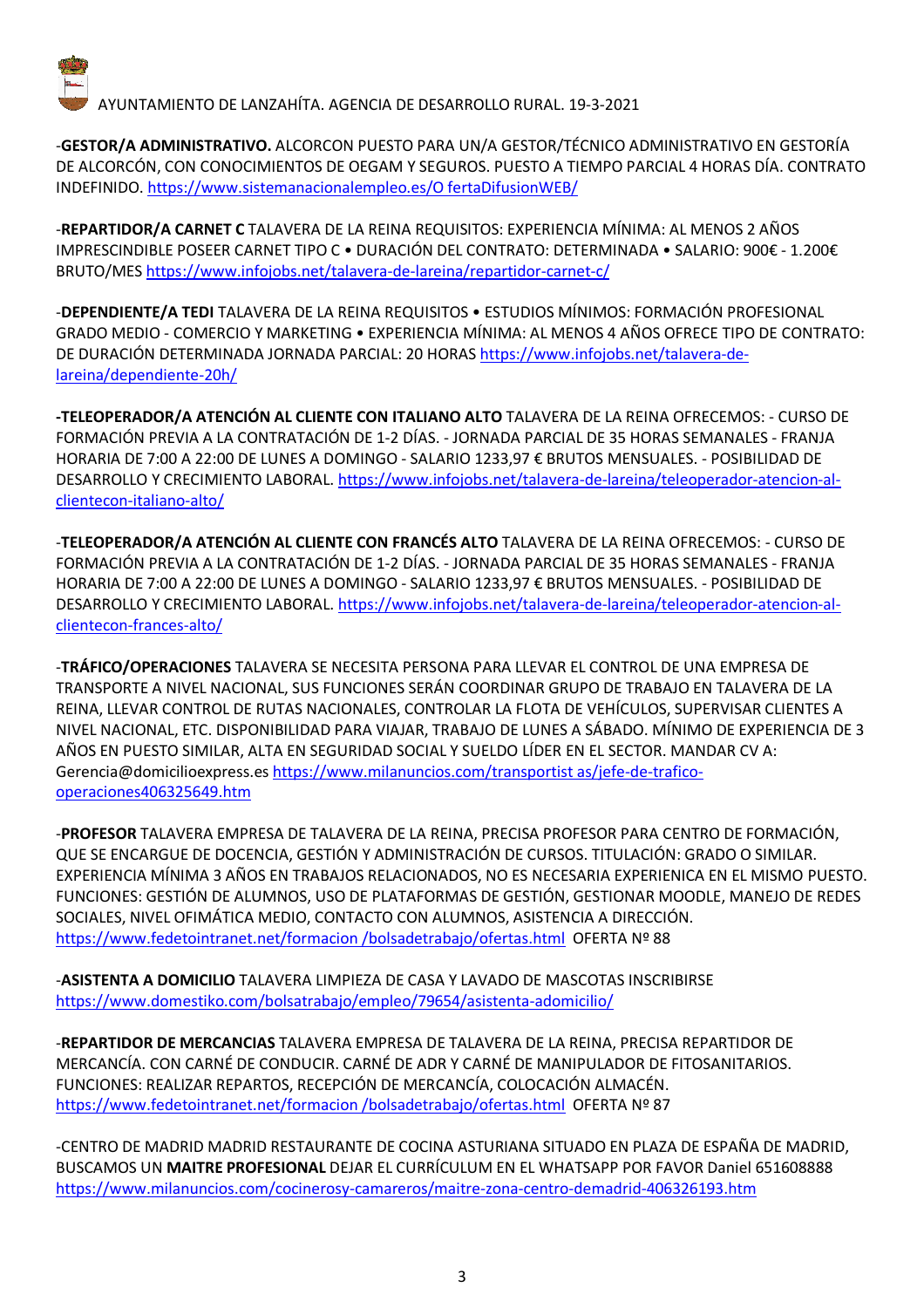

-**ELECTRICISTAS CON EXPERIENCIA** TALAVERA EMPRESA DE ELECTRICIDAD UBICADA EN TALAVERA DE LA REINA NECESITA INCORPORAR A SU PLANTILLA OFICIALES ELECTRICISTAS CON EXPERIENCIA0. https://www.tablondeanuncios.com/trabaj o-electricistaconstruccion/se\_necesitan\_oficiales\_electr icistas-4654581.htm

-**PERSONAL CON EXPERIENCIA EN IMPERMEABILIZACION Y FONTANERIA** TALAVERA SE BUSCA PERSONAL EN CONOCIMIENTOS DE IMPERMEABILIZACIÓN Y FONTANERÍA. IMPORTANTE CARNET DE CONDUCIR, LOS CURSOS DE PREVENCIÓN DE RIESGOS LABORALES AL DIA O CON INTENCIÓN DE HACERLOS. AÑOS DE EXPERIENCIA:1 https://es.jooble.org/desc/ URGE

-**MOZO DE ALMACEN NOCHE DISCAPACIDAD** TALAVERA NECESITAMOS PARA NUEVOS PUESTOS VACANTES, MOZOS DE CARGA Y DESCARGA DE TURNO DE NOCHE, 6 HORAS INCORPORACIÓN INMEDIATA IMPRESCINDIBLE DEMANDA DE EMPLEO Y CERTIFICADO DE DISCAPACIDAD EN VIGOR Patricia 619912329 https://www.milanuncios.com/otrasempleo/urge-mozo-de-almacen-nochediscapacidad-405027489.htm

-**OFICIAL 1ª ADMINISTRATIVO/A** MADRID REQUISITOS • APORTAR CICLO FORMATIVO DE GRADO SUPERIOR RAMA ADMINISTRATIVA. •POSIBILIDAD DE REALIZAR UN CONTRATO EN PRÁCTICAS. • MANEJO DEL PAQUETE OFFICE. SE OFRECE CONTRATO TEMPORAL CON UNA DURACIÓN ESTIMADA DE UN AÑO, Y OPCIONES DE CONTINUIDAD O AMPLIACIÓN, SI PROCEDE. El plazo de recepción de candidaturas estará abierto desde el día 21/06/2021 hasta las 23:59 horas del 23/06/2021 https://www.tragsa.es/\_layouts/GrupoTra gsa/

-**PROFESOR DE EDUCACIÓN FÍSICA SECUNDARIA/FP** MADRID TIPO DE CONTRATO: OBRA Y SERVICIO DURACIÓN DE CONTRATO: MÍNIMO FINAL DE CURSO ESCOLAR JORNADA LABORAL: INDIFERENTE CONDICIONES ECONÓMICAS: 24.000 - 27.000 https://www.educajob.com/ofertas/oferta \_empleo.asp?oferta=7937

-**EDUCADOR/A SOCIAL** PARA DISPOSITIVOS DE REHABILITACIÓN PSICOSOCIAL CON PERSONAS CON PROBLEMAS DE SALUD MENTAL. MADRID IMPRESCINDIBLE GRADO EN EDUCACIÓN SOCIAL. EXPERIENCIA: EXPERIENCIA MÍNIMA DE AL MENOS DOS AÑOS TRABAJANDO CON PERSONAS CON PROBLEMAS DE SALUD MENTAL U OTROS COLECTIVOS EN RIESGO DE EXCLUSIÓN SOCIAL. JORNADA: JORNADA COMPLETA, 35 HORAS A LA SEMANA. https://www.infojobs.net/madrid/educad or-social-refuerzo/

-**LIMPIADOR/A ALCORCÓN** REQUISITOS • ESTUDIOS MÍNIMOS: ESO • EXPERIENCIA MÍNIMA: AL MENOS 2 AÑOS • DURACIÓN DEL CONTRATO: 6 MESES+3+INDEFINIDO · SALARIO: 15.000€ - 18.000€ BRUTO/AÑO https://www.infojobs.net/alcorcon/limpia dor/

-**ADMINISTRATIVO/A GESTION SUBVENCIONES DISCAPACIDAD** MADRID (TELETRABAJO) REQUISITOS • ESTUDIOS MÍNIMOS: DIPLOMATURA - GESTIÓN Y ADMINISTRACIÓN PÚBLICA • EXPERIENCIA MÍNIMA: AL MENOS 1 AÑO DURACIÓN DEL CONTRATO: 3 MESES https://www.infojobs.net/madrid/adminis trativo-gestionsubvencionesdiscapacidad/

-**TÉCNICA DE GESTIÓN Y CONTABILIDAD** MADRID FORMACIÓN: FORMACIÓN EN ADMINISTRACIÓN: DIPLOMATURA / LICENCIATURA / GRADO EN GESTIÓN, ADMINISTRACIÓN. CONOCIMIENTOS DE CONTABILIDAD Y MANEJO DEL PROGRAMA CONTAPLUS. MANEJO DE LA HERRAMIENTA MICROSOFT OFFICE. EXPERIENCIA: EXPERIENCIA EN DEPARTAMENTO DE ADMINISTRACIÓN EN ORGANIZACIONES AL MENOS DE 2 AÑOS DEMOSTRADA, GESTIONANDO ECONÓMICAMENTE SUBVENCIONES. TIPO DE CONTRATO: JORNADA COMPLETA DURACIÓN: HASTA 6 MESES SALARIO: ENTRE 18.001 Y 24.000 € BRUTO/ANUAL https://www.hacesfalta.org/oportunidade s/remuneradas/detalle/tecnica-degestion-ycontabilidad/

-**MAESTRO DE TALLER JARDINERIA EN CENTRO OCUPACIONAL** MADRID GRADO EN EDUCACIÓN SOCIAL O GRADO EN PROFESORADO EN EDUCACIÓN ESPECIAL O TECNICO DE INTEGRACIÓN SOCIAL CON EXPERIENCIA EN DISCAPACIDAD INTELECTUAL SALARIO: ENTRE 18.001 Y 24.000 € BRUTO/ANUAL https://www.hacesfalta.org/oportunidade s/remuneradas/detalle/maestro-de-tallerjardineria-encentroocupacional/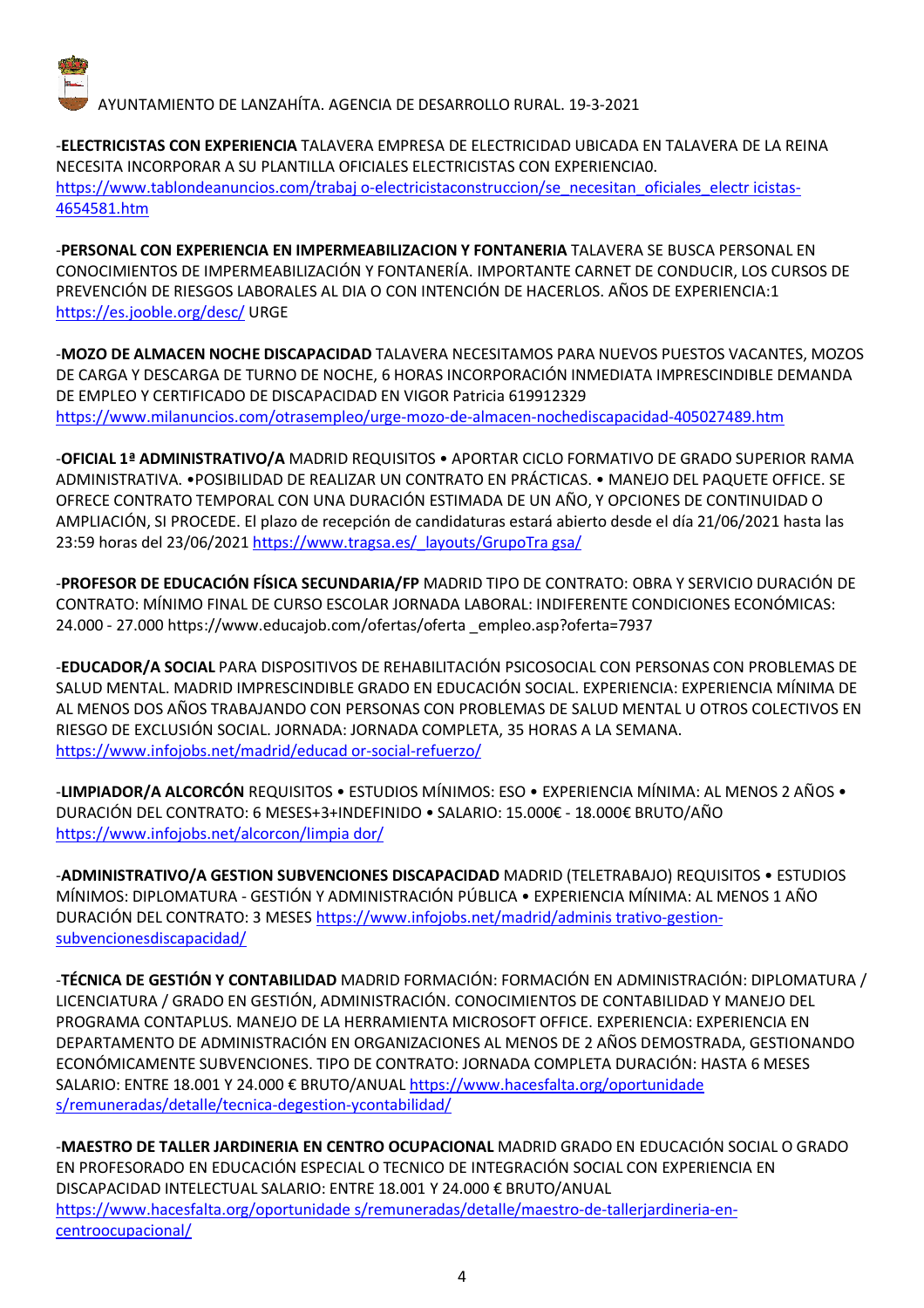

-**PSICÓLOGO/A** PROYECTO INTERVENCIÓN COMUNITARIA TALAVERA DE LA REINA REQUISITOS: • GRADO/LICENCIATURA EN PSICOLOGÍA • COLEGIACIÓN EN CASTILLA LA MANCHA • HABILITACIÓN COMO PSICÓLOGO/A SANITARIO/A • HABILIDADES PARA LA COMUNICACIÓN ORAL • CONOCIMIENTO SOBRE LA INTERVENCIÓN CON POBLACIÓN EN SITUACIÓN DE VULNERABILIDAD Y/O RIESGO DE EXCLUSIÓN SOCIAL SE OFRECE: TIPO DE CONTRATO: MEDIA JORNADA SALARIO: ENTRE 12.000 Y 18.000 € BRUTO/ANUAL https://www.hacesfalta.org/oportunidade s/remuneradas/detalle/psicologoaproyecto-intervencioncomunitariatalavera-de-lareina/

EQUIPO SOPORTE COMERCIAL TELETRABAJO SELECCIONAMOS PARA EMPRESA ALIMENTARIA **PERSONAL PARA EQUIPO DE ATENCIÓN AL CLIENTE**. FUNCIONES PRINCIPALES: SOPORTE AL EQUIPO COMERCIAL PARA RESOLUCIÓN DE INCIDENCIAS PREFERIBLE EXPERIENCIA EN SAP Y EXCEL, CON MANEJO DE TECNOLOGÍAS Y CAPACIDAD DE MULTITAREA MUY VALORABLE EXPERIENCIA COMO ADMINISTRATIVOS DE LOGÍSTICA CON MAJEO DE SAP, EXPERIENCIAS EN CAMBIOS DE PEDIDOS, REFERENCIAS, ETC TRABAJO A JORNADA COMPLETA, ESTRUCTURADO A JORNADA PARTIDA EN MODALIDAD DE TELETRABAJO CON DESPLAZAMIENTOS PUENTUALES NECESARIOS A OFICINAS CENTRALES DE MADRID MUY VALORABLE NIVEL B2 INGLÉS https://agenciaempleo.tratem.com/oferta /equipo-soporte-comercial-teletrabajo

-**COCINERO/A CON EXPERIENCIA** CAZALEGAS JORNADA PARCIAL. NECESARIO EXPERIENCIA SIMILAR DEMOSTRABLE MANIPULADOR DE ALIMENTOS CARNET B Y COCHE PARA DESPLAZARSE AL PUESTO https://www.sistemanacionalempleo.es/O fertaDifusionWEB/

-**TELECOMUNICACIONES** PARLA INSTALADOR DE SISTEMAS DE RADIO Y TRASMISIÓN (TORRES DE TRASMISIÓN). IMPRESCINDIBLE EXPERIENCIA. CONTRATO INDEFINIDO, JORNADA COMPLETA DE LUNES A VIERNES https://www.sistemanacionalempleo.es/O fertaDifusionWEB/

-**DUES** MADRID TOMAR PRESIÓN SANGUÍNEA, PULSO Y TEMPERATURA, COLABORAR CON LOS MÉDICOS PREPARANDO MATERIAL Y MEDICAMENTOS Y ADMINISTRÁNDOLOS, ORDENAR HISTORIAS CLÍNICAS, ANOTAR DATOS, ATENDER AL RESIDENTE ENCAMADO POR ENFERMEDAD, EFECTUANDO CAMBIOS POSTURALES, CONTROLANDO SERVICIO DE COMIDAS Y SUMINISTRANDO DIRECTAMENTE A AQUELLOS QUE DICHA ALIMENTACIÓN REQUIERA https://www.sistemanacionalempleo.es/O fertaDifusionWEB/

-**OFICIAL MONTADOR, INSTALADOR Y REVISOR DE EQUIPOS CONTRAINCENDIOS** MADRID OFERTA OFICIAL MONTADOR, INSTALADOR Y REVISOR DE EQUIPOS CONTRA-INCENDIOS EN ARGANDA DEL REY.CONTRATO TEMPORAL.JORNADA COMPLETA.IMPRESCINDIBLE PERIMISO CONDUCIR.VALORABLE CONOCIMIENTOS EN ELECTRICIDAD/ FONTANERIA/HABILITACION CARRETILLA ELEVADORA https://www.sistemanacionalempleo.es/O fertaDifusionWEB/

-**DIRECTOR/A DE OPERACIONES** TALAVERA DE LA REINA REQUISITOS • ESTUDIOS MÍNIMOS: FORMACIÓN PROFESIONAL GRADO SUPERIOR - TRANSPORTE Y LOGÍSTICA • EXPERIENCIA MÍNIMA: AL MENOS 3 AÑOS TIPO DE CONTRATO: INDEFINIDO, JORNADA COMPLETA. SALARIO: 24.000€ - 30.000€ BRUTO/AÑO https://www.infojobs.net/talavera-de-lareina/director-operaciones/

**-ADMINISTRATIVO/A CONTABLE** TALAVERA DE LA REINA REQUISITOS • ESTUDIOS MÍNIMOS: FORMACIÓN PROFESIONAL GRADO SUPERIOR - ADMINISTRACIÓN Y FINANZAS • EXPERIENCIA MÍNIMA: AL MENOS 2 AÑOS https://www.infojobs.net/talavera-de-lareina/administrativo-contable/

-**INGENIERO -A AGRÓNOMO / AGRÍCOLA** TALAVERA DE LA REINA REQUISITOS • ESTUDIOS MÍNIMOS: INGENIERÍA TÉCNICA - AGRÍCOLA • EXPERIENCIA MÍNIMA: AL MENOS 3 AÑOS SALARIO: 24.000€ - 30.000€ BRUTO/AÑO CONTRATO INDEFINIDO Y JORNADA COMPLETA https://www.infojobs.net/talavera-de-lareina/ingeniero-agronomoagricola/

**-HIGIENISTA DENTAL** TALAVERA DE LA REINA SE PRECISA HIGIENISTA DENTAL A MEDIA JORANADA PARA LABORES PROPIAS DE LA PROFESIÓN: TOMA DE IMPRESIONES, TARTRECTOMÍAS, RASPAJES AUXILIAR EN GABINETES, ETC.